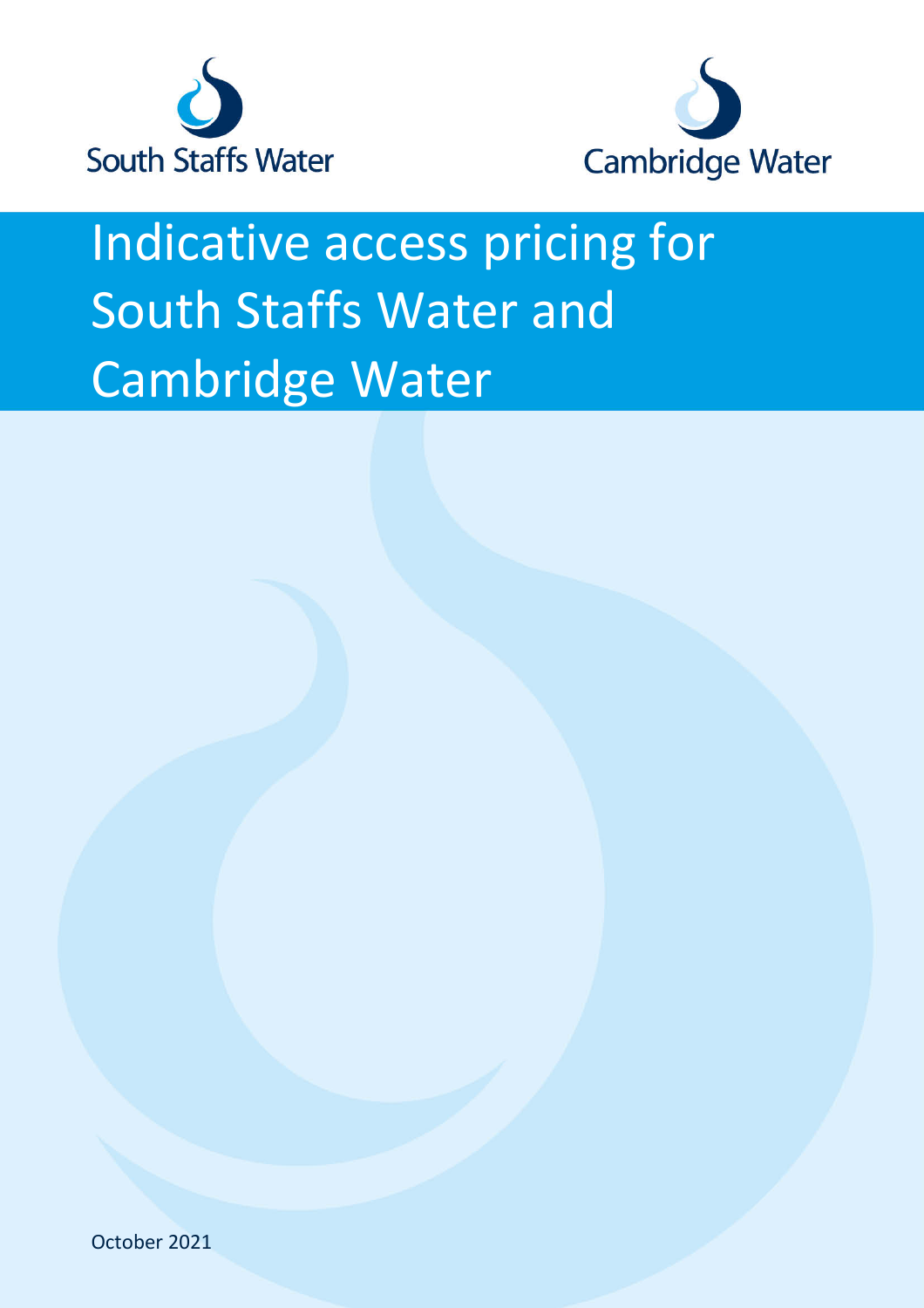## **Introduction**

This document should be read in conjunction with our Network Access Code.

Note that these prices are indicative, and in the event of an application the actual price will be dependant on the specifics of each individual application.

In the following tables the resource position is as per the 2019 final water resources management plan.

Any queries on these prices, or to make an application, please contact:

Regulation Team, South Staffs Water, Green L[ane,](mailto:wholesaleservices@south-staffs-water.co.uk)  Walsall, WS2 7PD

Or email: regulation@south-staffs-water.co.uk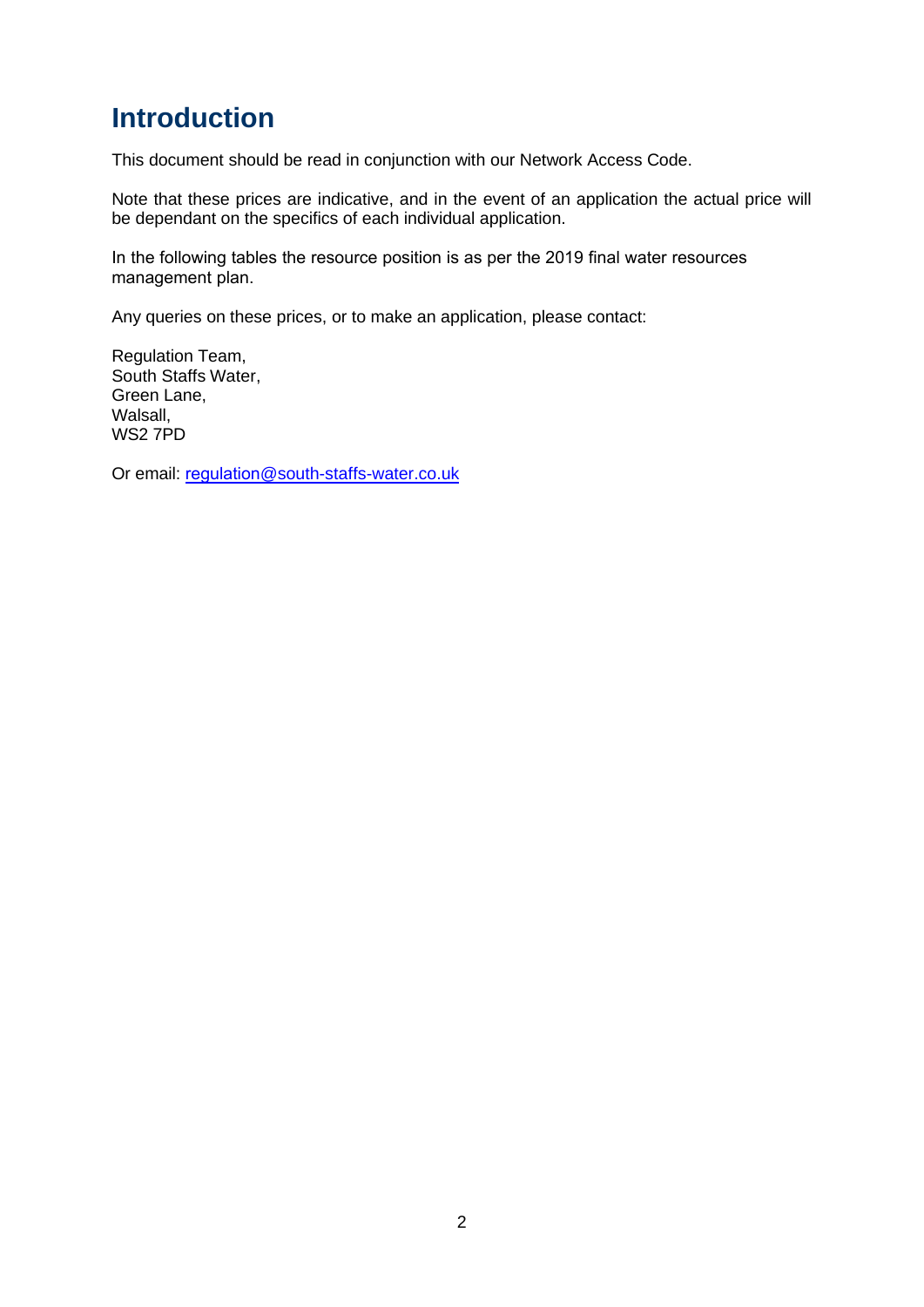| <b>SST Region</b>                                |      |         |          |          |          |         |
|--------------------------------------------------|------|---------|----------|----------|----------|---------|
| Access Start Date: 2021-22                       |      | 2021-22 | 2022-23  | 2023-24  | 2024-25  | 2025-26 |
| Forecast supply surplus without licensee's water | M/d  | 10.76   | 13.08    | 14.96    | 16.78    | 24.90   |
| Company specific price increase                  | $\%$ |         | $-1.27%$ | $-1.38%$ | $-1.35%$ | 0.00%   |
| For 5MI per annum                                |      |         |          |          |          |         |
| <b>Wholesale Price</b>                           | £    | 5,468   | 5,399    | 5,324    | 5,252    | 5,252   |
| Wholesale equivalent unit rate                   | E/m3 | 1.0937  | 1.0798   | 1.0649   | 1.0504   | 1.0504  |
| Common carriage discount                         | £    | 581     | 574      | 566      | 558      | 558     |
| Common carriage discount equivalent unit rate    | E/m3 | 0.1162  | 0.1147   | 0.1132   | 0.1116   | 0.1116  |
| % discount                                       | $\%$ | 10.6%   | 10.6%    | 10.6%    | 10.6%    | 10.6%   |
| Forecast supply surplus with licensee's water    | M/d  | 10.77   | 13.09    | 14.97    | 16.79    | 24.91   |
| For 25Ml per annum                               |      |         |          |          |          |         |
| <b>Wholesale Price</b>                           | £    | 27,253  | 26,907   | 26,535   | 26,176   | 26,176  |
| Wholesale equivalent unit rate                   | E/m3 | 1.0901  | 1.0763   | 1.0614   | 1.0470   | 1.0470  |
| Common carriage discount                         | £    | 2,906   | 2,869    | 2,829    | 2,791    | 2,791   |
| Common carriage discount equivalent unit rate    | E/m3 | 0.1162  | 0.1147   | 0.1132   | 0.1116   | 0.1116  |
| % discount                                       | $\%$ | 10.7%   | 10.7%    | 10.7%    | 10.7%    | 10.7%   |
| Forecast supply surplus with licensee's water    | M/d  | 10.83   | 13.15    | 15.03    | 16.85    | 24.97   |
| For 50Ml per annum                               |      |         |          |          |          |         |
| <b>Wholesale Price</b>                           | £    | 53,672  | 52,991   | 52,258   | 51,550   | 51,550  |
| Wholesale equivalent unit rate                   | E/m3 | 1.0734  | 1.0598   | 1.0452   | 1.0310   | 1.0310  |
| Common carriage discount                         | £    | 5,811   | 5,737    | 5,658    | 5,581    | 5,581   |
| Common carriage discount equivalent unit rate    | E/m3 | 0.1162  | 0.1147   | 0.1132   | 0.1116   | 0.1116  |
| % discount                                       | $\%$ | 10.8%   | 10.8%    | 10.8%    | 10.8%    | 10.8%   |
| Forecast supply surplus with licensee's water    | M/d  | 10.90   | 13.22    | 15.10    | 16.92    | 25.04   |
| For 500Ml per annum                              |      |         |          |          |          |         |
| <b>Wholesale Price</b>                           | £    | 352,032 | 347,567  | 342,757  | 338,117  | 338,117 |
| Wholesale equivalent unit rate                   | E/m3 | 0.7041  | 0.6951   | 0.6855   | 0.6762   | 0.6762  |
| Common carriage discount                         | £    | 58,111  | 57,374   | 56,580   | 55,814   | 55,814  |
| Common carriage discount equivalent unit rate    | E/m3 | 0.1162  | 0.1147   | 0.1132   | 0.1116   | 0.1116  |
| % discount                                       | %    | 16.5%   | 16.5%    | 16.5%    | 16.5%    | 16.5%   |
| Forecast supply surplus with licensee's water    | M/d  | 12.13   | 14.45    | 16.33    | 18.15    | 26.27   |